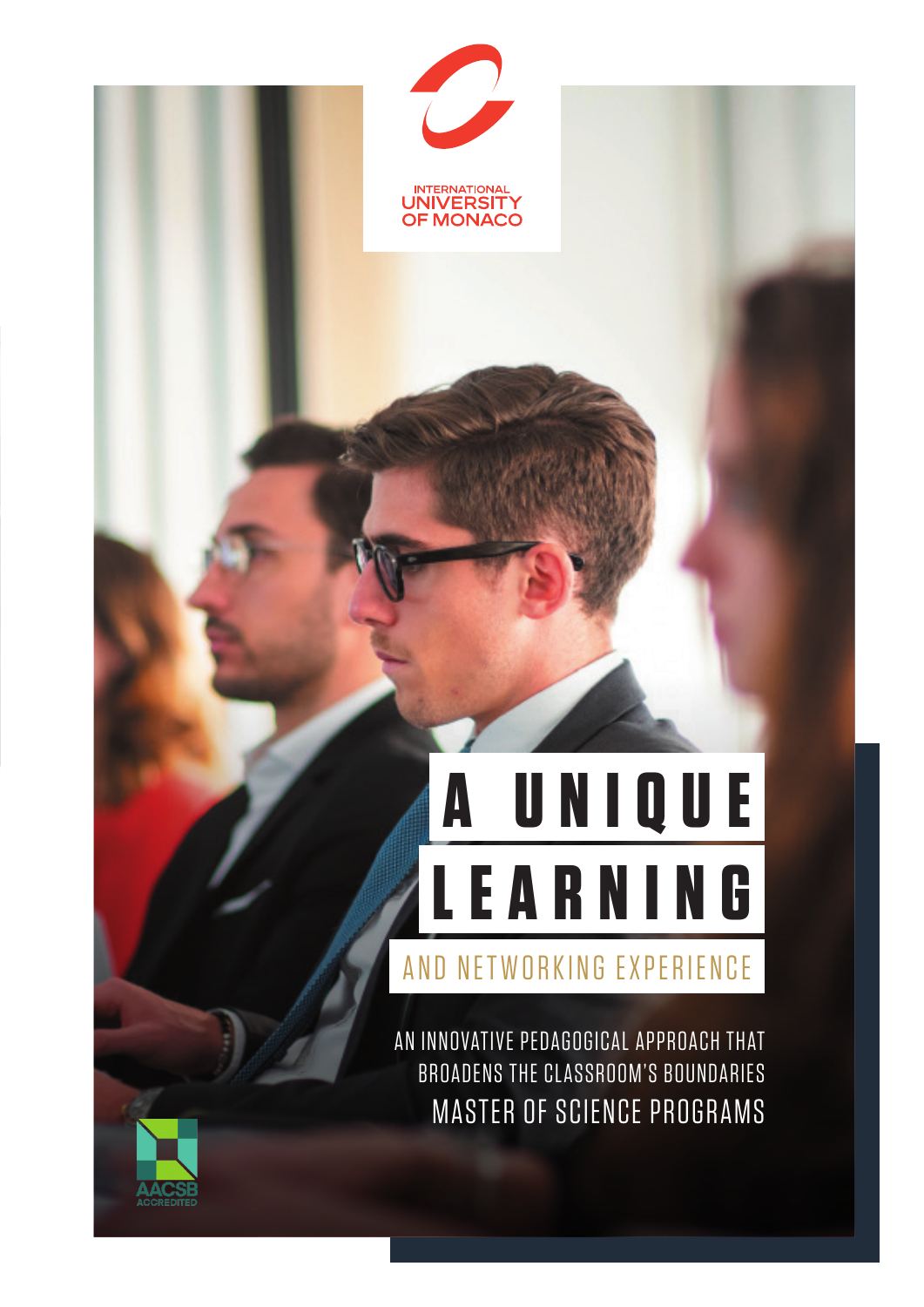# **WELCOME TO IUM**

THE INTERNATIONAL UNIVERSITY OF MONACO IS A PRIVATE INSTITUTION OF HIGHER EDUCATION FOUNDED IN 1986 IN THE PRINCIPALITY OF MONACO.

The International University of Monaco offers 4 Master Programs in Luxury Management, Finance, International Management, and Sports Business Management.

All our MSc programs boast cutting-edge curricula that combine theoretical business studies and reallife professional experience. Thanks to the careful combination of a solid academic background and an emphasis on relevant real-world applications, our programs and graduates are highly regarded by major international recruiters.



#### **MSc in Luxury Management**

- Luxury Brand Management
- Luxury Fashion and Accessories
- Luxury Hospitality & Event Management

#### **MSc in Finance**

- Hedge Funds & Private Equity
- Private Banking & Wealth Management

#### **MSc in International Management**

**MSc in Sports Business Management** 

## KEY FACTS

• 16 months program: 10 months in class and 6 months in an internship

- Individual support from Careers services all along the program
- Students attend Monaco main events all through the year
- A tailor-made program portfolio
- Multi-cultural environment

# MONACO EXPERIENCE

Monaco, located between France and Italy, is a unique economic model. By taking advantage of its international setting, and the image of the Principality of Monaco, IUM provides a learning environment that combines the benefits of a small size country with the connections to global businesses, international diversity, and an entrepreneurial spirit.

The Principality of Monaco is a dynamic and multicultural environment where students can learn and experience the finance, sport, and luxury industries at the highest level. The country offers an unparalleled gateway to successful companies that work right on the IUM doorstep.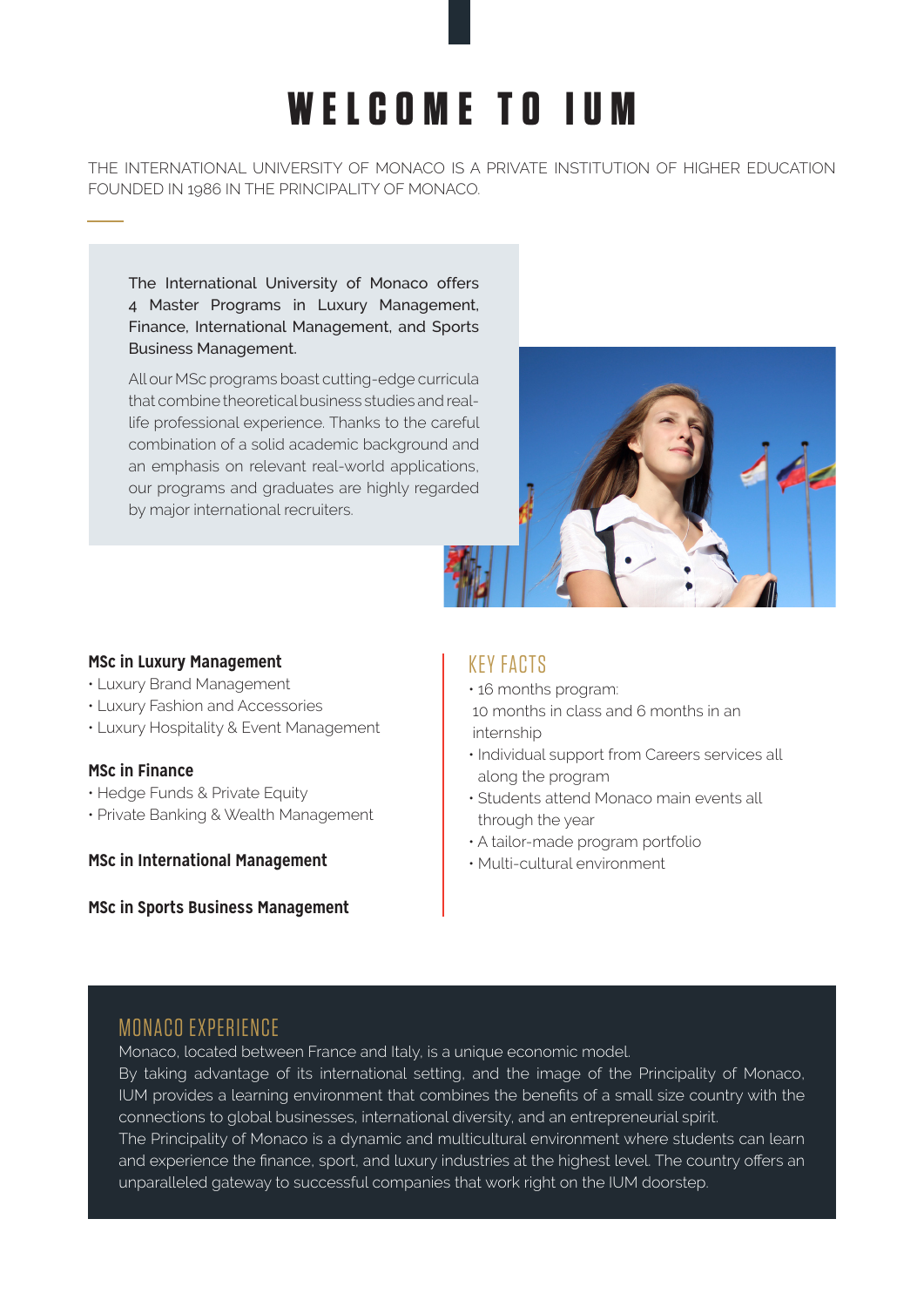# **M S C**  IN FINANCE

## PROGRAM HIGHLIGHTS

- 2 specializations: Hedge Funds & Private Equity, or Private Banking & Wealth Management
- CFA Affiliated: the most respected and recognized investment credential in the world!
- 16-month program / 50 US Credits (120 ECTS) delivered
- Start in September
- Internship, Thesis or Applied Project (Professional Immersion)

#### "When preparing for a career within the financial industry, choosing the right MSc in Finance is one of the most important decisions that young graduates must make.

In today's ultra-competitive job market, you must not only build strong technical skills and have an adequate understanding of financial markets, but you must also prepare to match the best professional behavioral standards.

The MSc in Finance immerses students in an intensive program that strengthens their technical and soft skills, helps them fine-tune their career plans, and exposes them to top professionals & institutions in Monaco and London."

> DR. GREGORY MOSCATO DIRECTOR, MSC IN FINANCE

**STEP 1** CORE COURSES

#### & PROFESSIONAL & PERSONAL D F V E L O P M E N T

**STEP 2** DEFINING CAREER **OPTIONS** 

**SPECIALIZATION**

# SEPT CORPORATE FINANCE Module 1

- Financial Accounting for Investments
- Stock and Bond Valuation
- Corporate Valuation Project

# THE FINANCIAL INDUSTRY **Module 3**

- Investment Banking
- Ethics in the Financial industry
- Financial Innovation

# HEDGE FUNDS & PRIVATE EQUITY TRACK

- Private Equity Investing
- Real Estate Investing
- Venture Capital and Entrepreneurial Finance
- Hedge Fund Management

# MARKET FINANCE **Module 2**

- Macroeconomics for Financial Forecastings
- Statistics & Financial Data Analysis
- Porfolio Theory & Management

# ADVANCED FINANCIAL MARKETS **Module 4**

- Risk Management
- Structured Products
- Derivative Strategies

# HEDGE FUNDS & PRIVATE EQUITY TRACK

- Asset Allocation for Practitioners
- Wealth Management
- Client Relationship Management
- Selling Financial Products

JAN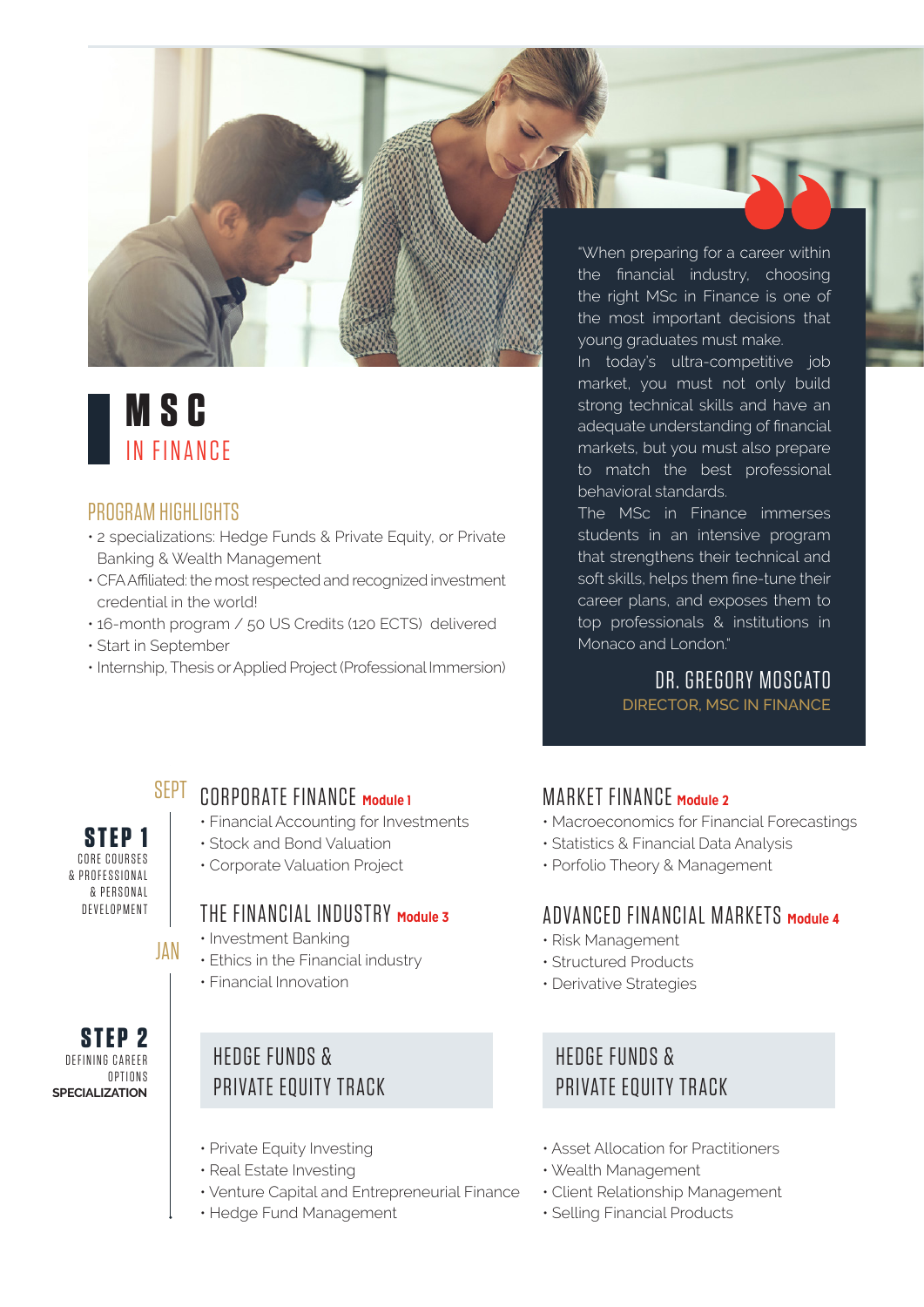# **M S C**  IN LUXURY MANAGEMENT

## ACHIEVE YOUR CAREER GOALS IN THE LUXURY INDUSTRY

Luxury strategies were invented in Europe and developed worldwide mainly by french and Italian companies" (J.N.Kapferer, V. Bastien, 2012). Monaco lies between these two countries and represents the ideal place where students can learn luxury in class and experience luxury outside class.

Since 2006 IUM has developed the MSc in Luxury Management program, considering the needs of an ever-evolving segment and working closely with large corporations and emerging brands.

The program aims to give students a strong foundation in Luxury Management, making them understand the theoretical framework, the principles of luxury dynamics, the luxury customers, and the luxury codes.

In 15 years, the MSc in Luxury Management has trained a large Alumni Community well established and continually growing across scores of countries now working in all luxury sectors.

#### • 2 intakes: September and January

- 16-month programs (10 months of courses + 6 months of internship)
- 50 US Semester credits (120 ECTS credits)
- The unique Yachting Track has been designed to satisfy the Yachting Industry demands of professionals with a comprehensive set of managerial competencies in luxury sectors.
- The Asian Track with the Luxury Business Institute Korea (LBI) a period of study, discovery sessions, and internship in one of the biggest distributors of luxury, premium, and lifestyle brands throughout Asia.
- Field Trip
- Internship, Thesis or Applied Project (Professional Immersion)
- Double Degree Option with EBS (European Business School) – Grande Ecole in Paris.
- The Mark Challenge Business Plan **Competition**

#### SEPT MANAGEMENT

- Marketing of Luxury Goods and Services
- Introduction and Overview of the Luxury lndustry
- Organizational Behavior
- The Ethics of Business
- Luxury lndustry Competitive Analysis
- Accounting and Forecasting
- Market Research

# JAN 3 SPECIALIZATIONS

# LUXURY BRAND MANAGEMENT

- Digital Strategy
- Sustainable Luxury
- Media Communication and PR

# LUXURY FASHION & ACCESSORIES MANAGEMENT

- Luxury Retail Marketing
- Creativity Workshop
- Luxury Distribution

# LUXURY HOSPITALITY & EVENT MANAGEMENT

- Event Management
- Tourism Marketing & Sales
- Hospitality Operational Management

JUNE

DEC

#### **professional study trip development**

Double degree program/ INSEEC U Grande école Paris-Bordeaux/ Grande école European Business School Paris IN TERSHIP (4-6 MONTHS) / APPI IED

ENTREPRENEURIAL PROJECT/THESIS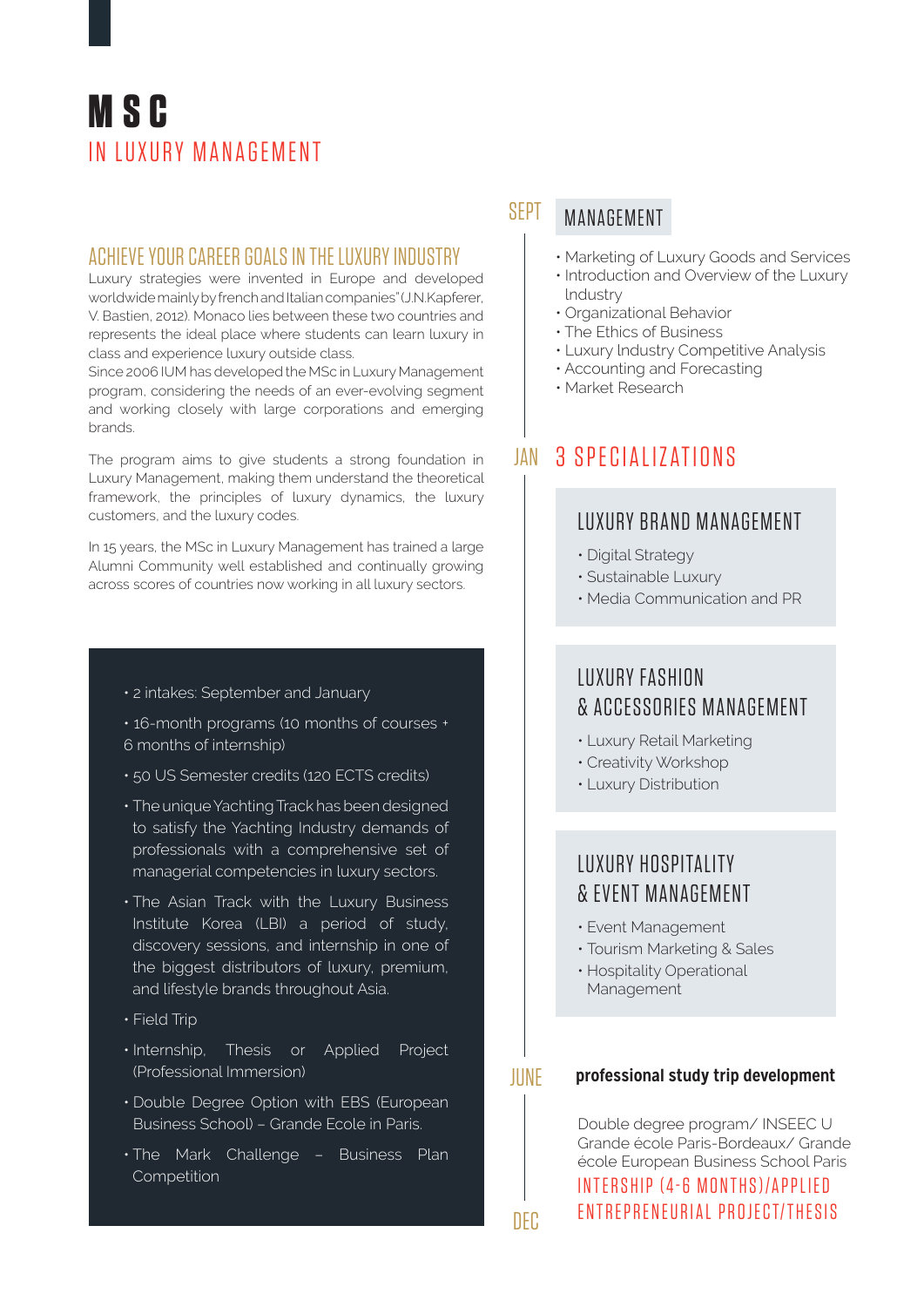# **MSC** IN SPORTS BUSINESS MANAGEMENT

#### ACQUIRE THE SPECIFIC SKILLS TO SUCCEED IN SPORTS BUSINESS MANAGEMENT

This challenging study program gives students the fundamental tools, skill sets, and insights, required to understand the different Sports Industries worldwide.

Monaco is a unique place for international sports events. Students will benefit from a unique hands-on approach by participating in the numerous world-class sports events in Monaco: the F1 Grand Prix, the E-Prix, the Monte-Carlo Rolex Tennis Masters, Sportel, or the Peace & Sport forum, to name a few.

They will work on concrete issues and practice what they learn, applying the knowledge acquired in class to real-world challenges.

They will learn from the best academic researchers on Sport Management, from the US to China, and the new trends in Sport & Entertainment and Esport.

## PROGRAM HIGHLIGHTS

- The Principality of Monaco is a dynamic and multicultural environment where students can learn and experience the sports industries at the highest level.
- A multicultural environment:
- Faculty & staff hail from 40 different countries
- All programs are taught in English
- There is always something going on in Monaco. Whether they are internationally renowned events or IUM-specific events, there will always be something to allow students to live the Monaco experience.
- IUM students regularly participate in the Monaco F1 Grand Prix, Historic Grand Prix, E-Prix, Sportel, Rolex Tennis Masters, Peace & SportForum, AS Monaco Football Club Events organization.
- Double Degree Option with EBS (European Business School) – Grande Ecole in Paris.
- A dedicated Career Coach.
- Global networking with students and alumni from all over the world.

|                                                                   | SFPT |                                                                   |  |                             |  |
|-------------------------------------------------------------------|------|-------------------------------------------------------------------|--|-----------------------------|--|
| CAREER SEMINAR AND<br>PROFESSIONALS WORKSHOPS                     |      | ORIENTATION DAY                                                   |  | SPORTEL                     |  |
| <b>JOB MARKET</b><br><b>CAREER MAPPING</b><br><b>PROFILE CARD</b> |      | <b>COURSES &amp; OVERVIEW</b><br>TO SPORT INDUSTRY                |  | PEACE & SPORT FORUM         |  |
|                                                                   | JAN  |                                                                   |  |                             |  |
| CV, LINKEDIN, NETWORKING                                          |      | NETWORKING Coktail party                                          |  | <b>STUDY TRIP</b>           |  |
| TECHNIQUES, SPEED BIZ-                                            |      |                                                                   |  |                             |  |
| DATING INTERVIEWS,<br><b>ON-CAMPUS RECRUITMENT</b>                |      | <b>COURSES &amp; BUSINESS PROJECTS</b>                            |  | <b>ROLEX TENNIS MASTERS</b> |  |
|                                                                   |      |                                                                   |  |                             |  |
| PUBLIC SPEAKING ART OF<br>PITCHING, SAAS TOOLS                    |      | <b>INTERNATIONAL BUSINESS DAYS</b>                                |  | <b>F1 GRAND PRIX</b>        |  |
|                                                                   | JUNE |                                                                   |  |                             |  |
|                                                                   |      | INTERSHIP (4-6 MONTHS)/<br>APPLIED ENTREPRENEURIAL PROJECT/THESIS |  |                             |  |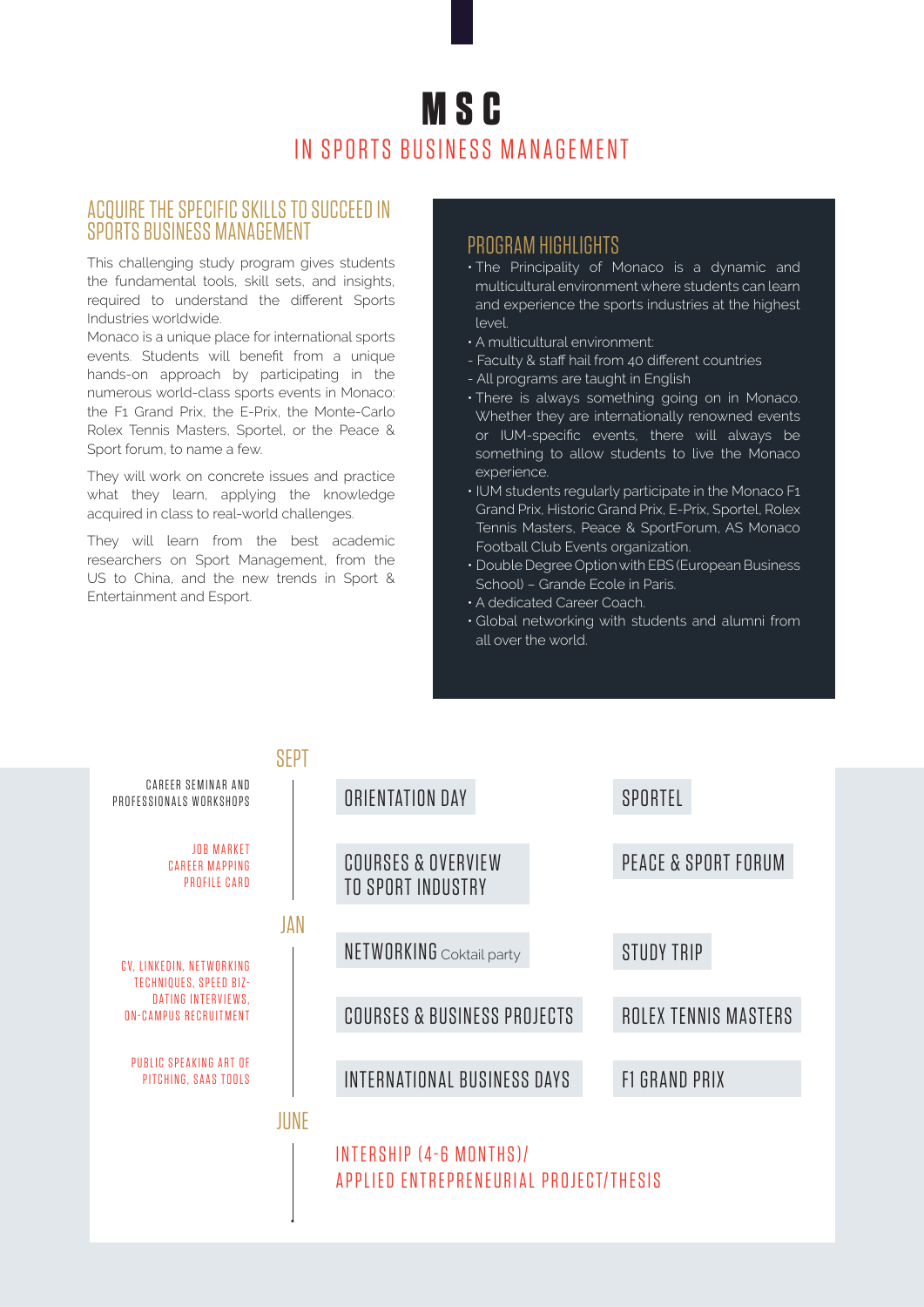# **M S C**  IN INTERNATIONAL MANAGEMENT

SEPT

JAN

## BROADEN YOUR PERSPECTIVES, ENLARGE YOUR CAREER OPPORTUNITIES

- The program presents many career opportunities in international companies, organizations, or NGOs.
- A multicultural setting that nurtures a constant exchange of knowledge and viewpoints, enhancing the overall academic experience.
- International Study Trip: This two-week learning study trip allows students to acquire a deep understanding of an Innovation Ecosystem of a specific area.
- Experiential education and commitment to encourage an entrepreneurial spirit through Capstone Projects, Corporate Projects, Business Plan Competition: The Mark Challenge.
- Option: Double Degree with INSEEC Grande Ecole in Paris and Bordeaux (Specializations: Supply Chain & Purchasing, Strategic Marketing or Wine & Spirit) OR Double Degree with EBS (European Business School) – Grande Ecole in Paris.

"The contemporary business environment is in full mutation; digitalization and globalization are reshaping every industry sector with new technology disrupting the old models. Organizations have to reinvent themselves to thrive in the new competitive landscape. To be active players in this profound transformation, next-generation leaders will need to combine agile management skills with an entrepreneurial and creative mindset to operate in the fastchanging global business ecosystem.

The MSc in International Management prepares prospective managers and entrepreneurs to contribute significantly to companies' performance worldwide while applying the purposes of responsible and sustainable futures to business operations in practice."

## MANAGEMENT

- Management and Leadership
- Accounting and Forecasting
- Buisiness Ethics

# MARKETING

- Strategic Marketing
- Methods in Market Research

## BUSINESS CHALLENGES

- Global Policy, Sustainability Challenges and Business Opportunities
- The Global Economy and the Firms
- Mega Trends and Globals Changes

# INTERNATIONAL BUSINESS DEVELOPMENT

- International Business Strategy and International Trade
- International Financial Markets
- Intercultural Negotiations and Selling **Techniques**

# INNOVATION AND ENTREPRENEURSHIP

- Business Models and Disruptive Innovation
- Entrepreneurship
- Financing Corporate Growth

# PROJECT MANAGEMENT

- Project Management and the Agile Method
- Business Consulting Project
- Design Thinking

#### **professional study trip development** JUNE

# IN TERSHIP (4-6 MONTHS) / APPLIED ENTREPRENEURIAL PROJECT/THESIS

MARJORIE BERTSCHY PROGRAM DIRECTOR

DEC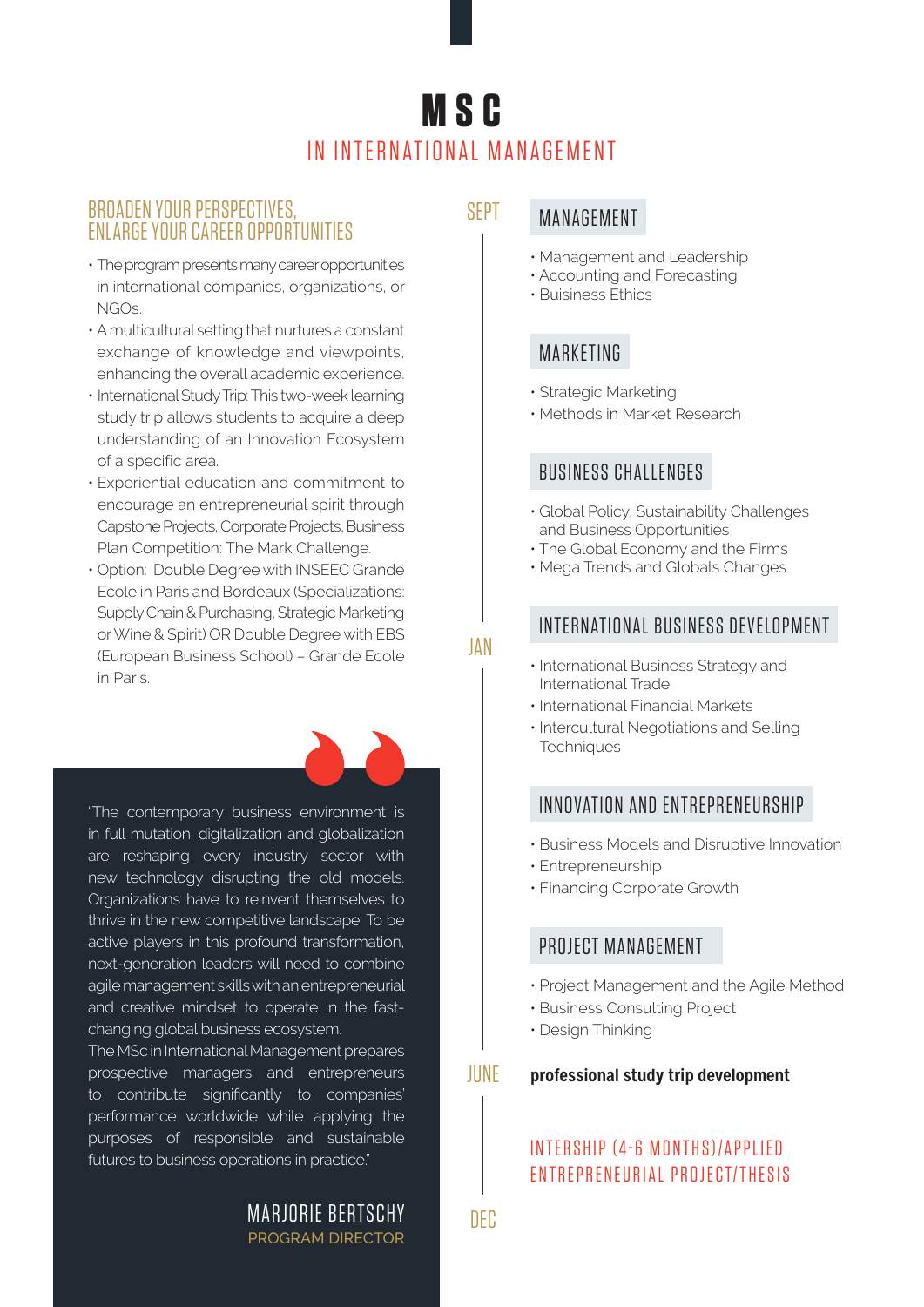# **PLACEMENT** AND CAREERS

#### THE MSC CLASSES OF 2020 WAS COMPOSED BY 23 DIFFERENT NATIONALITIES

The MSc students were working in 21 different country 3 months after graduation



| INDUSTRY 3 MONTHS<br>AFTER GRADUATION     | PERCENTAGE |  |
|-------------------------------------------|------------|--|
| Banking, Finance, Insurance               | 18.8%      |  |
| Consumer / Professional Services          | 10.4%      |  |
| Consumer Staples / FMCG                   | 4.2%       |  |
| Energy & Power                            | 2.1%       |  |
| Fashion, Watches, Accessories             | 16.7%      |  |
| Healthcare                                | 2.1%       |  |
| High Technology &<br>Telecommunication    | 21%        |  |
| Hospitality & Leisure                     | 20.8%      |  |
| Industrials & Materials                   | 4.2%       |  |
| Media, Advertising & Entertainment        | 11.5%      |  |
| Real Estate / Construction                | 4.2%       |  |
| Retail                                    | 2.1%       |  |
| Government Agencies /<br>Non-Governmental | 1.0%       |  |
| <b>Grand Total</b>                        | 100.0%     |  |

SOME COMPANIES THAT EMPLOYED OUR MSC STUDENTS AFTER GRADUATION:

Société des Bains de Mer - Hôtel de Paris Monte-Carlo UBS (Monaco) S.A. Tesla Metropole Shopping Center Hotel The Peninsula Paris ERNST & YOUNG BARNES Yachts Hotel Hermitage FRASER YACHTS Zegg & Cerlati SBM Offshore Versace **TripAdvisor** Dolce & Gabbana BNP PARIBAS PARIS HQ Groupe Financier de Gestion Monaco Karl Lagerfeld **GUCCI** MONACAIR Longchamp Louis Vuitton HSBC PRIVATE BANK Bank Julius Baer (Monaco) S.A.M. Relevance